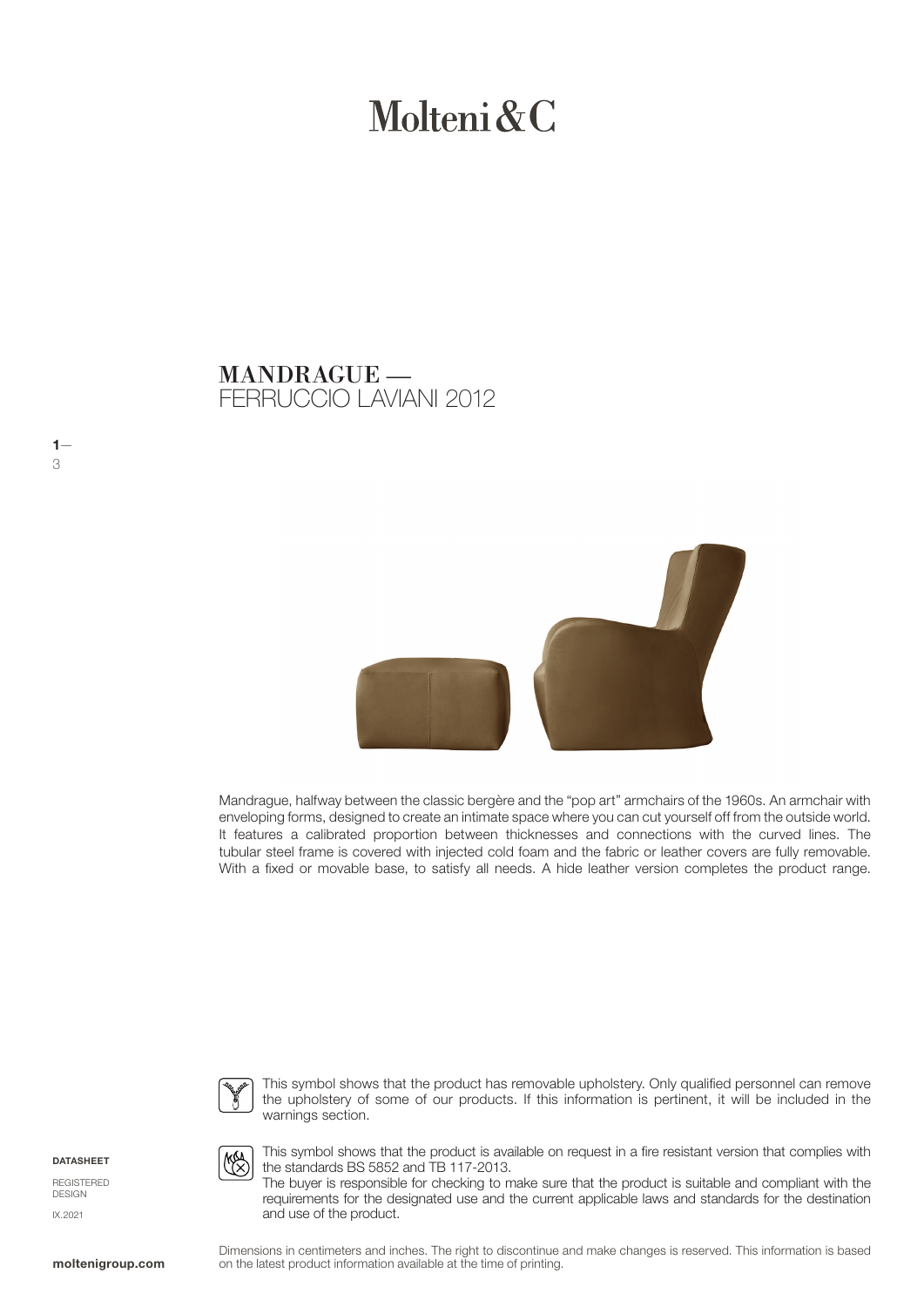MANDRAGUE— FERRUCCIO LAVIANI 2012

#### FINISHES

**COVERS** 

- $\triangleright$  Non-removable cover for hide leather armchair version.
- $\blacktriangleright$  The hide leather upholstery armchair is always fixed.

HIDE LEATHER ARMCHAIR FINISHES natural - black - dark brown - white - ivory - dove grey

red - hazelnut - tobacco - hunter green - mud green - almond

### Molteni&C

#### TECHNICAL INFORMATION

INTERNAL STRUCTURE Metal frame with elastic straps.

MANDRAGUE STRUCTURE UPHOLSTERY Flexible, cold foamed polyurethane. Velveteen resin bonded cover. Polyurethane seat cushion.

EXTERNAL COVER IN HIDE LEATHER MANDRAGUE (ONLY FIXED VERSION) Non-removable leather cover in the colours in the collection.

POUF INTERNAL STRUCTURE Composite solid fir (Picea abieis) and plywood.

POUF STRUCTURE UPHOLSTERY Polyurethane foam of various densities and velveteen cover.

MANDRAGUE AND POUF FEET Plastic with felt.

MANDRAGUE SWIVEL BASE In steel painted black. 360° rotation on steel bearings.

REMOVABLE OUTER COVER (See label attached – cover specification).





DATASHEET

REGISTERED DESIGN IX.2021

 $2-$ 3